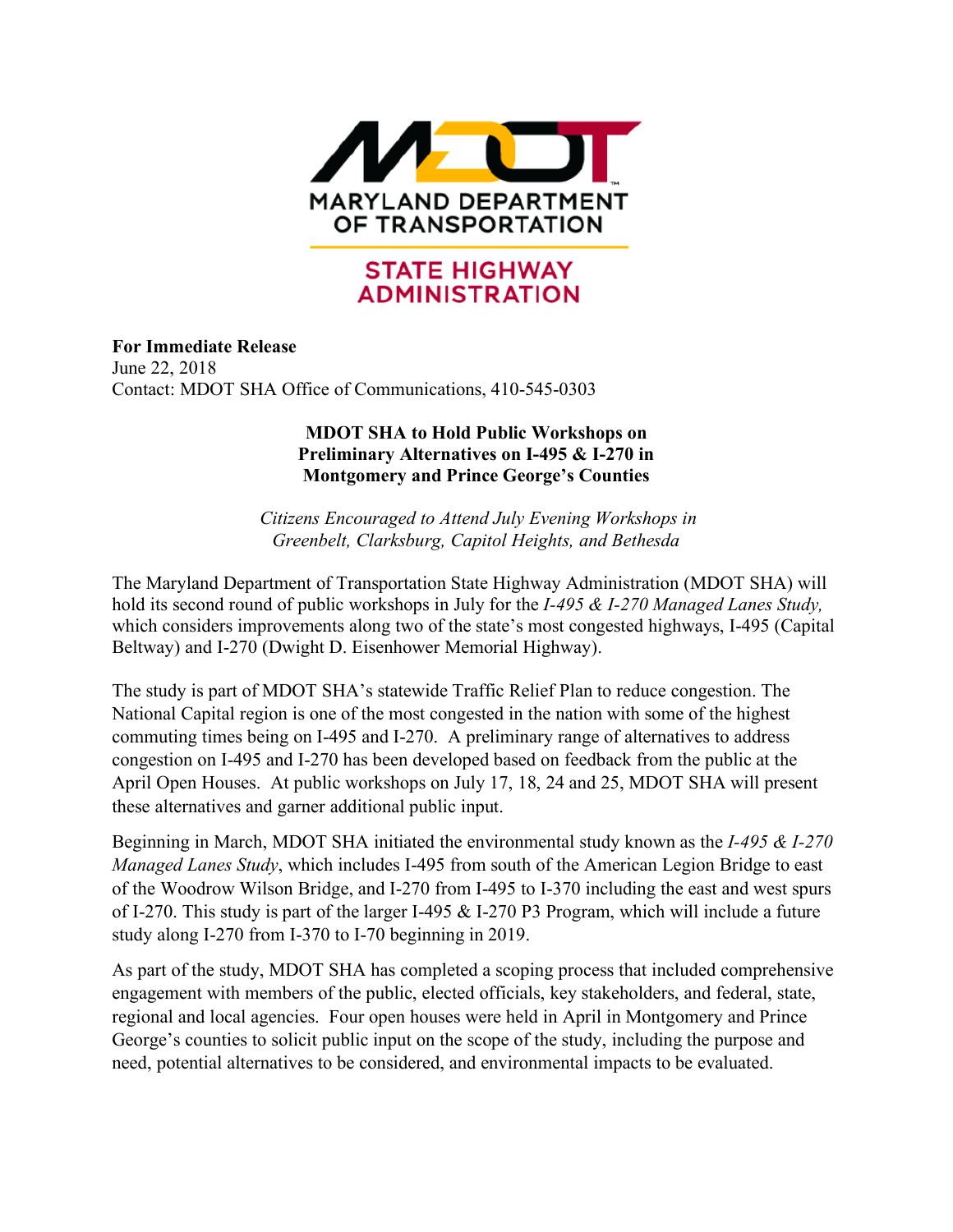To continue to keep the public engaged, MDOT SHA will hold its next series of public workshops from 6:30 p.m. to 8:30 p.m. at these locations in Montgomery and Prince George's counties:

## **Tuesday, July 17**

Eleanor Roosevelt High School 7601 Hanover Parkway Greenbelt MD 20770

## **Wednesday, July 18**

Clarksburg High School 22500 Wims Road Clarksburg MD 20871

## **Tuesday, July 24**

Central High School 200 Cabin Branch Road Capitol Heights MD 20743

## **Wednesday, July 25**

Thomas W. Pyle Middle School 6311 Wilson Lane Bethesda MD 20817

The workshops will outline the preliminary range of alternatives and the screening criteria to be used to evaluate the alternatives to be carried forward in the *I-495 & I-270 Managed Lanes Study*. The workshop formats will include static board displays, scheduled general presentations, and small working group tables. The general presentations will occur at 6:30 p.m. and 7:30 p.m. and last approximately 30 minutes. The boards and small working group tables will be available throughout the workshop with technical staff available for discussion of comments and questions.

Alternative descriptions and graphics featuring typical details of the potential improvements will be presented. A virtual workshop also will be available on the program website 495-270-p3.com starting July 17, 2018.

Further technical analysis will be conducted through the fall on the alternatives carried forward from the July workshops.

All workshops related to the study will be accessible to persons with disabilities. Any person requiring special assistance, such as a language interpreter, should contact (833) 858-5960 or via email at 495-270-P3@sha.state.md.us at least 48 hours before the workshop.

**CONTACT INFORMATION:** The public is welcome to comment on-line at the study's website (www.495-270-P3.com), via email at 495-270-P3@sha.state.md.us, or by hard copy during the workshops. Hard copy comments can also be mailed to the I-495 and I-270 P3 Office at the Maryland Department of Transportation State Highway Administration, 707 North Calvert Street, Mail Stop P-601, Baltimore MD 21202.